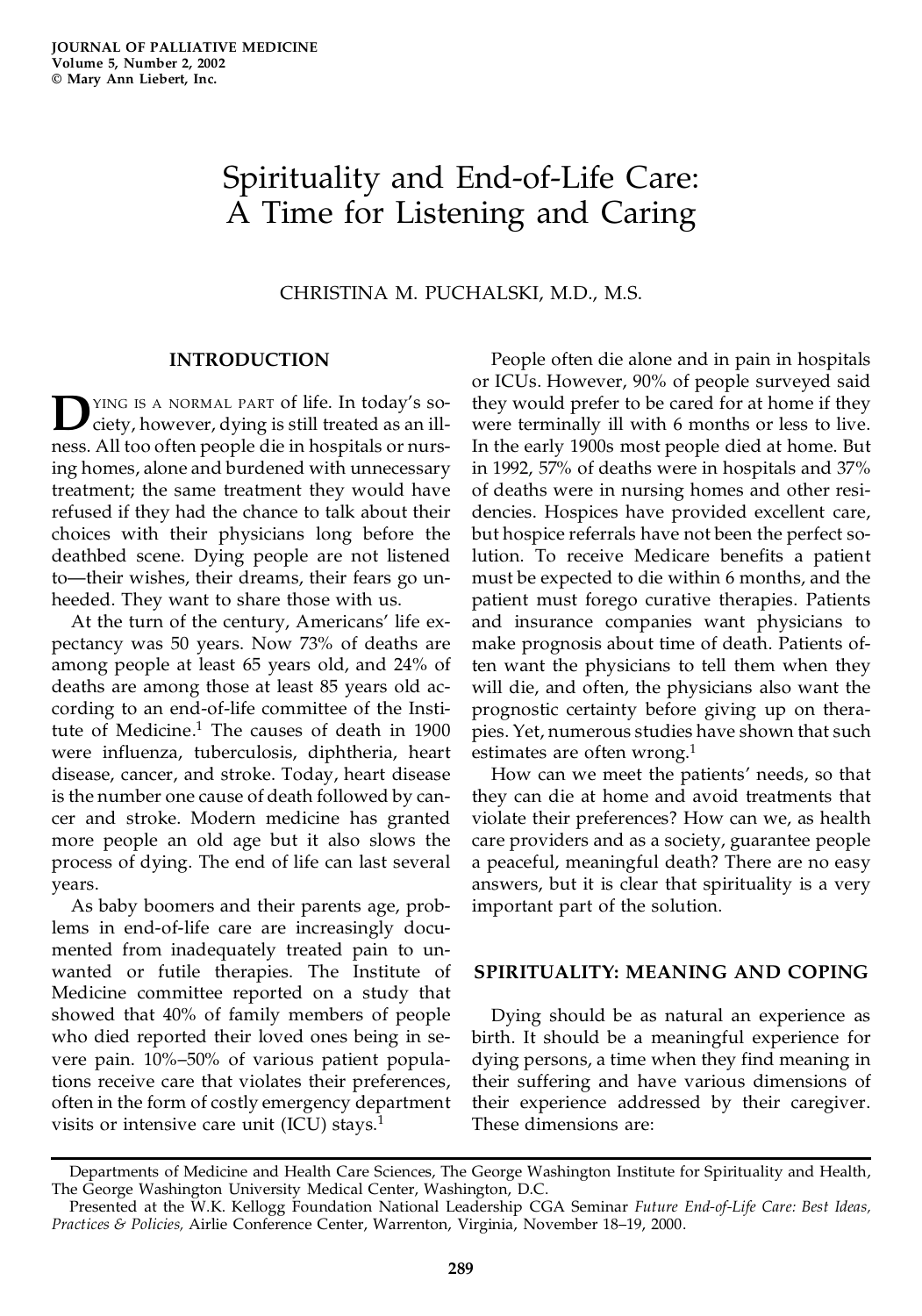- The physical (pain and symptom control);
- The psychological (anxiety and depression);
- The social (feeling of isolation from friends and family, feeling too fatigued to engage in social activities); and
- The spiritual.

It is our responsibility to listen to people as they struggle with their dying. We need to be willing to listen to their anxieties, their fears, their unre solved conflicts, their hopes, and their despairs. If people are stuck in despair, they will suffer deeply. It is through their spirituality that people become liberated from despair. As people are faced with serious illness or the prospect of dying, questions often arise:

- Why did this happen to me?
- What will happen to me after I die?
- Why would God allow me to suffer this way?
- Will I be remembered?
- Will I be missed?

Victor Frankl wrote that "man is not destroyed by suffering; he is destroyed by suffering with out meaning."<sup>2</sup> Spirituality helps give meaning to d people's suffering. Rabbi Cohen wrote:

When my mother died, I inherited her needlepoint tapestries. When I was a little boy, I used to sit at her feet as she worked on them. Have you ever seen needlepoint from underneath? All I could see was chaos; strands of thread all over with no seeming purpose. As I grew, I was able to see her work from above. I came to appreciate the patterns, the need for the dark threads as well as the light and gaily colored ones. Life is like that. From our human perspective, we cannot see the whole picture, but we should not despair or feel that there is no purpose. There is meaning and purpose even for the dark threads, but we cannot see that right away.<sup>3</sup>

Spirituality helps people find hope in the midst of despair. We as care givers need to engage with our patients on the same spiritual level.<sup>4</sup>

That spirituality is central to the dying person is well recognized by many experts, the most im portant of whom are our patients. A recent sur vey by George Gallup <sup>5</sup> showed that people over whelmingly want to reclaim and reassert the

spiritual dimensions in dying. In the study, sur vey respondents said they wanted warm relationships with their providers, to be listened to, to have someone to share their fears and concerns with, to have someone with them when they are dying, to be able to pray and have others pray for them, and to have a chance to say goodbye to loved ones. When asked what would worry them, they said not being forgiven by God or by others, or having continued emotional and spiritual suffering. When asked about what would bring them comfort, they said they wanted to believe that death is a normal part of the life cycle and that they would live on, either through their relation ships, their accomplishments, or their good works. They also wanted to believe that they had done their best in their life and that they will be in the presence of a loving God or Higher Power. It is as important for health care providers and other caretakers to talk with patients about these issues as it is to address the medical-practical side of care. As numerous other surveys have shown, patients want their physicians to talk with them about their spiritual needs. In these surveys 65%–95% of re spondents say they want their physicians to ad dress their spiritual issues with them, yet only about  $10\%$  of their physicians actually do. $6.7$ 

There are also data that suggest that spirituality may be helpful to people as they cope with dying or with loss. For example, patients with ad vanced cancer who found comfort from their religious and spiritual beliefs were more satisfied with their lives. They were happier and also had diminished pain.<sup>8</sup> Women with breast cancer felt that their spiritual beliefs helped them cope with their illness and with facing death.<sup>9</sup>

How does spirituality work to help people cope with their dying? One mechanism might be through hope. Spirituality and religion offer peo ple hope. It helps people find hope in the midst of despair that often occurs in the course of seri ous illness and dying. Hope can change during a course of an illness. At early stage, the patient may hope for a cure. Later when a cure becomes unlikely, the patient may hope for time to finish important projects or goals, travel, make peace with loved ones or with God, and experience a peaceful death. This can result in a healing, which can be manifested as a restoration of one's relationships or a sense of self. Often our society thinks in terms of cures. While cure may not al ways be possible, healing—restoration of whole ness—may be possible to the very end of life.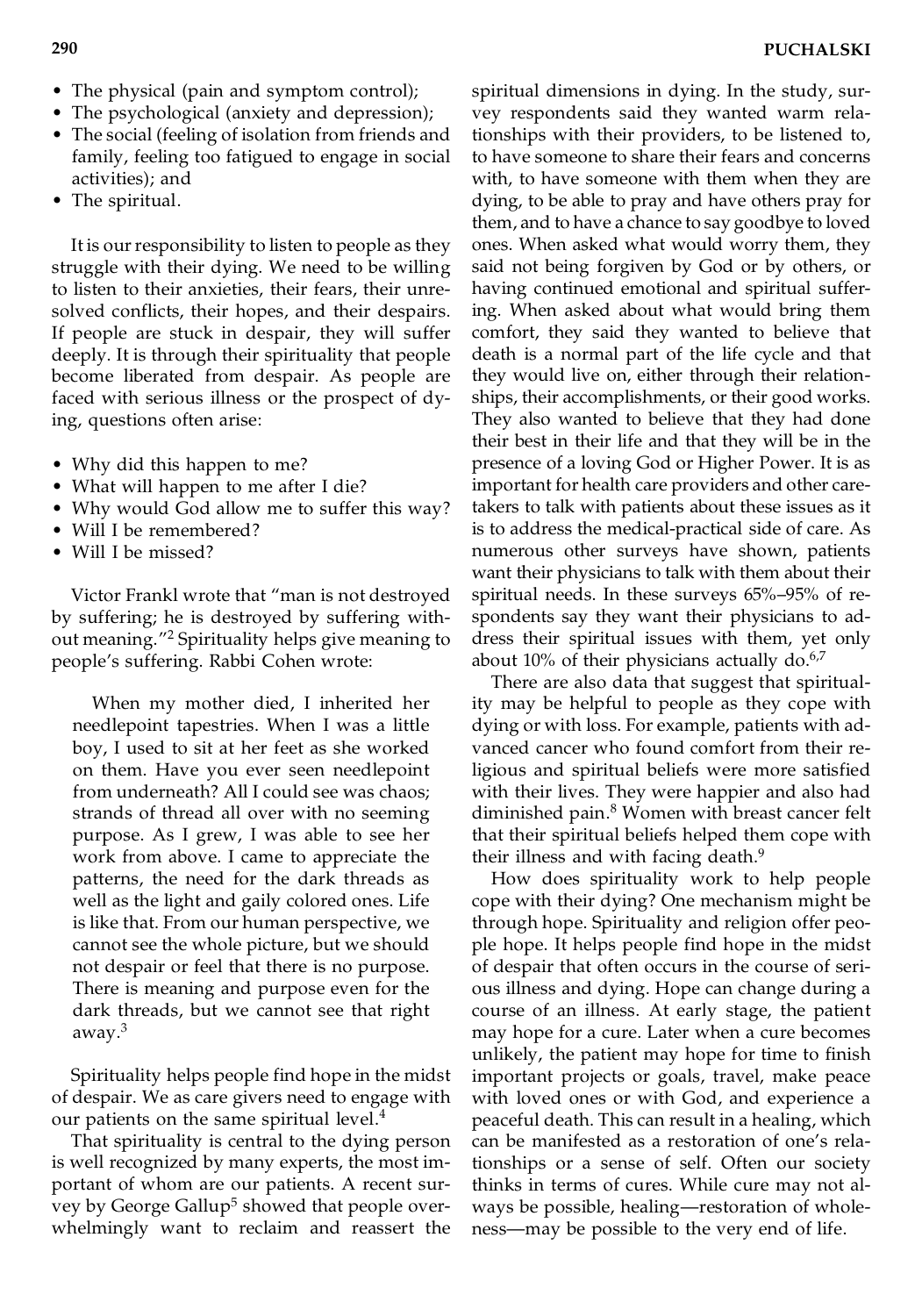# **SPIRITUALITY AND END-OF-LIFE CARE 291**

Beyond the data are personal stories from physicians and their patients. In my own experi ence as a physician who cares for patients with chronic and terminal illness, I feel privileged and honored to care for people who are facing death. Their strength and courage in the midst of suffering is inspiring. My patients are greater teach ers to me and to my students on life than any philosophical text. The stories they share are ones of personal transcendence, courage, and dignity. My patients continually live with dying, in the midst of which they are often able to face their losses, fears, and pains. They transcend to a place where they see their lives as rich and fulfilling. They reprioritize life and find a place of deep meaning and purpose in their lives. It is often humbling to me to recognize that things in life on which I place importance now may have little or no importance in the end, when facing my own mortality. My annoyance at rush hour traffic or emphasis on academic success pale in compari son to my patients' descriptions of a glowing sun rise or the deep love they feel for another. We need systems of care where people are able to find their deep sense of meaning and purpose in the midst of suffering, where they can find peace.

# **SPIRITUALITY: CURRENT TREND IN MEDICINE**

We have survey data showing that our patients think spiritual issues are central in life, particularly in death and dying. We have some data sug gesting that people use their spiritual beliefs in coping with chronic illness and loss. And we have patients' stories of personal transformation. Yet we have systems of care that do not incorporate spirituality into the care of patients.

Medical professionals are recognizing these in adequacies in the health care system in terms of care of the dying. The American College of Physi cians convened an end-of-life consensus panel where they concluded that physicians should extend their care for those with serious medical ill ness by attention to psychosocial, existential, or spiritual suffering.<sup>10</sup> Other national organizations have also supported the inclusion of spirituality in the clinical setting. The Joint Commission on Accreditation of Healthcare Organizations (JC- AHO) has a policy that states that: "Pastoral counseling and other spiritual services are often an integral part of the patient's daily life. When

requested the hospital provides or provides for pastoral counseling services." 11

The interest in spirituality in medicine among medical educators has been growing exponentially. Medical schools are now teaching courses in end-of-life care and in spirituality and medi cine.12,13 Only one school had a formal course in spirituality in medicine in 1992. Now more than 70 medical schools are teaching such courses. The key elements of these courses involve listening to what is important to the patient, respecting their spiritual beliefs, and being able to communicate effectively with patients about their spiritual beliefs and their preferences at the end of life.

The Association of American Medical Colleges (AAMC) in 1998, responding to concerns by the medical professional community that young doctors lacked these humanitarian skills, has undertaken a major initiative, The Medical School Objectives Project (MSOP), to assist medical schools in their efforts to respond to the concerns. The re port notes that, "Physicians must be compas sionate and empathetic in caring for patients . . . they must act with integrity, honesty, respect for patients' privacy and respect for the dignity of patients as persons. In all of their interactions with patients they must seek to understand the meaning of the patients' stories in the context of the patients, and family and cultural values." <sup>14</sup> In recognition of the importance of teaching stu dents how to respect patients' beliefs, AAMC has supported the development of courses in spiritu ality and medicine. In 1999, a consensus confer ence with AAMC was convened to determine learning objectives and methods of teaching courses on spirituality, cultural issues and end of-life care. The findings of our conference are published as Report III of the Medical School Objectives Project (MSOP). As a part of this report, we developed a definition of spirituality as rele vant in the clinical setting:

Spirituality is recognized as a factor that contributes to health in many persons. The concept of spirituality is found in all cultures and societies. It is expressed in an individ ual's search for ultimate meaning through participation in religion and/or belief in God, family, naturalism, rationalism, hu manism, and the arts. All of these factors can influence how patients and health care professionals perceive health and illness and how they interact with one another.<sup>15</sup>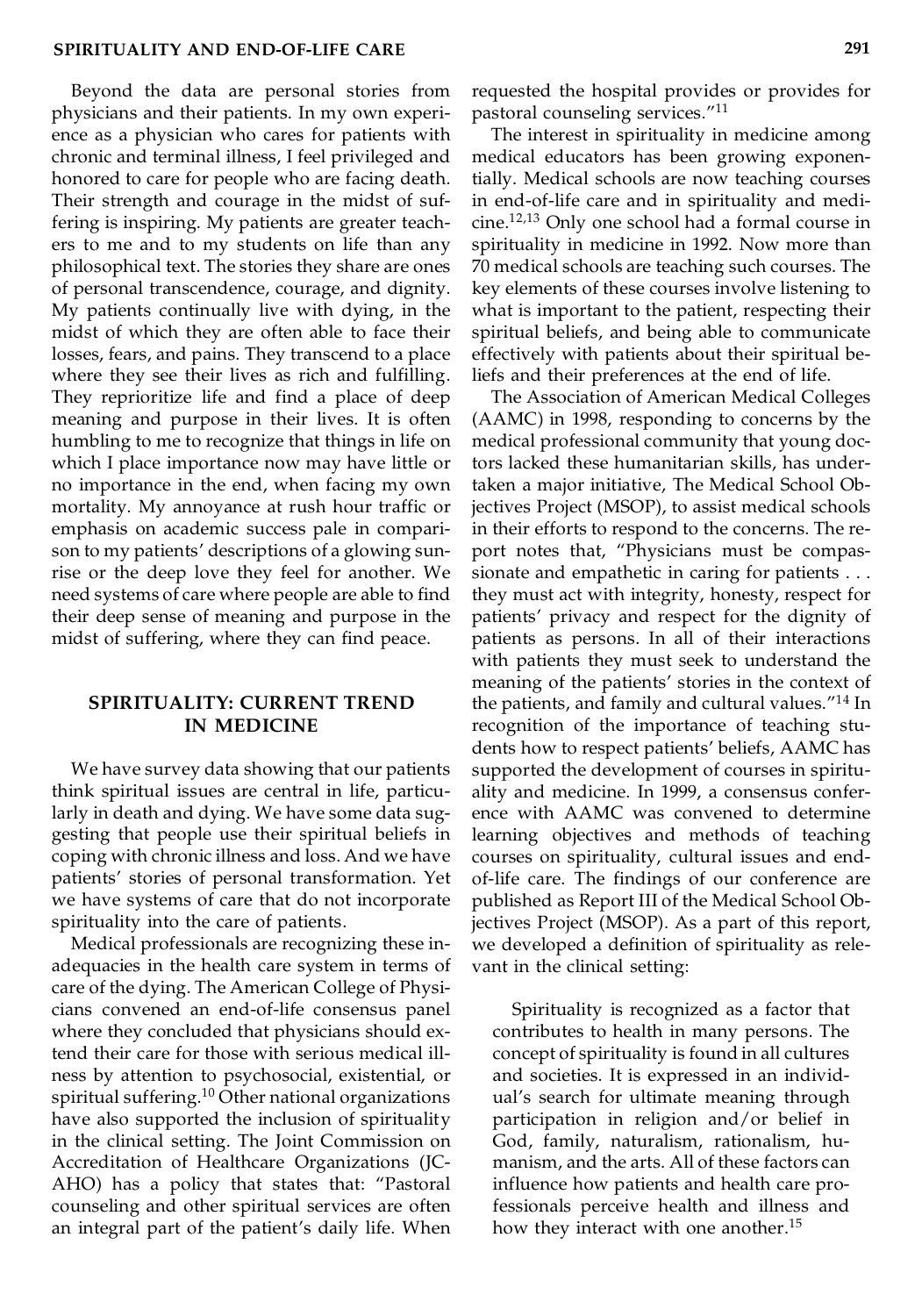Spirituality, and that which gives us meaning, can be expressed in many ways. The outcome goals are:

Students will be aware that spirituality and cultural beliefs and practices are im portant elements of the health and well-being of many patients. They will be aware of the need to incorporate awareness of spirituality and culture beliefs and practices into the care of patients in a variety of clinical contexts. They will recognize that their own spirituality and cultural beliefs and practices might affect the ways they relate and pro vide care to patients. Students will be aware of the range of end-of-life care issues and when such issues have or should become a focus for the patient, the patient's family, and members of the health care team in volved in the care of the patient. They will be aware of the need to respond not only to the physical needs that occur at the end of life, but also the emotional, sociocultural, and spiritual needs that occur.<sup>15</sup>

Currently, more than half of U.S. medical schools have courses in spirituality and medicine, many of which are required and integrated into the curriculum. The response to these courses has been positive. Students and practicing physicians find their relationships with their patients to be warmer, more meaningful and deeper once they talk with their patients about their spiritual beliefs. Medical students and residents are finding it easier to address end-of-life issues in the context of a spiritual history (C.M. Puchalski, per sonal observations).

Doctors who felt burned out by the hectic schedules of managed care now feel that spiritual discussions give them a way to reconnect with their patients and bring compassionate care back into the practice of medicine. Most importantly, the patients are more satisfied because their whole person (body, mind, and spirit) is treated, and not just their illness.

# **SPIRITUAL HISTORY IN FUTURE PATIENT INTERVIEW**

Medical students must learn how to commu nicate with patients about the patients' spiritual beliefs. A spiritual history is really nothing more than listening to the patient, i.e., their fears, hopes, and beliefs.<sup>16</sup> In the course of talking with someone about their spiritual beliefs, it is natural to bring up issues of advance directives. Advance directives are usually obtained through forms or brief questions in a history, often sterile and out of context conversations. Discussions about the way people want to die should be done in the context of a person's values and beliefs. A spiritual history is an ideal place for centering dis cussions around advance directives.

A spiritual history that has been developed for physicians and other health care providers is FICA.<sup>13,16</sup> The goal of this acronym is to provide physicians and health care providers with a tool by which to remember key elements of a spiritual history.

#### **F—Faith and Belief**

"Do you consider yourself spiritual or reli gious?" or "Do you have spiritual beliefs that help you cope with stress?" If the patient responds "no," the physician might ask, "What gives your life meaning?" Sometimes patients respond with answers such as family, career, or nature.

#### **I—Importance**

"What importance does your faith or belief have in your life? Have your beliefs influenced how you take care of yourself in this illness? What role do your beliefs play in regaining your health?"

### **C—Community**

"Are you a part of a spiritual or religious com munity? Is this of support to you and how? Is there a group of people you really love or who are important to you?" Communities such as churches, temples, and mosques or a group of like-minded friends can serve as strong support systems for some patients.

#### **A—Address in Care**

"How would you like me, your health care provider, to address these issues in your health care?"

FICA is not meant to be used as a checklist but rather as a guide on how to start the spiritual history and what to listen for as the patient talks about his or her beliefs. Mostly FICA is a tool to help physicians and other health care providers know how to open a conversation to spiritual is sues and issues of meaning and value. In the context of the spiritual history, patients may relate fears, dreams, and hopes to their care provider. The spiritual history can be done in the context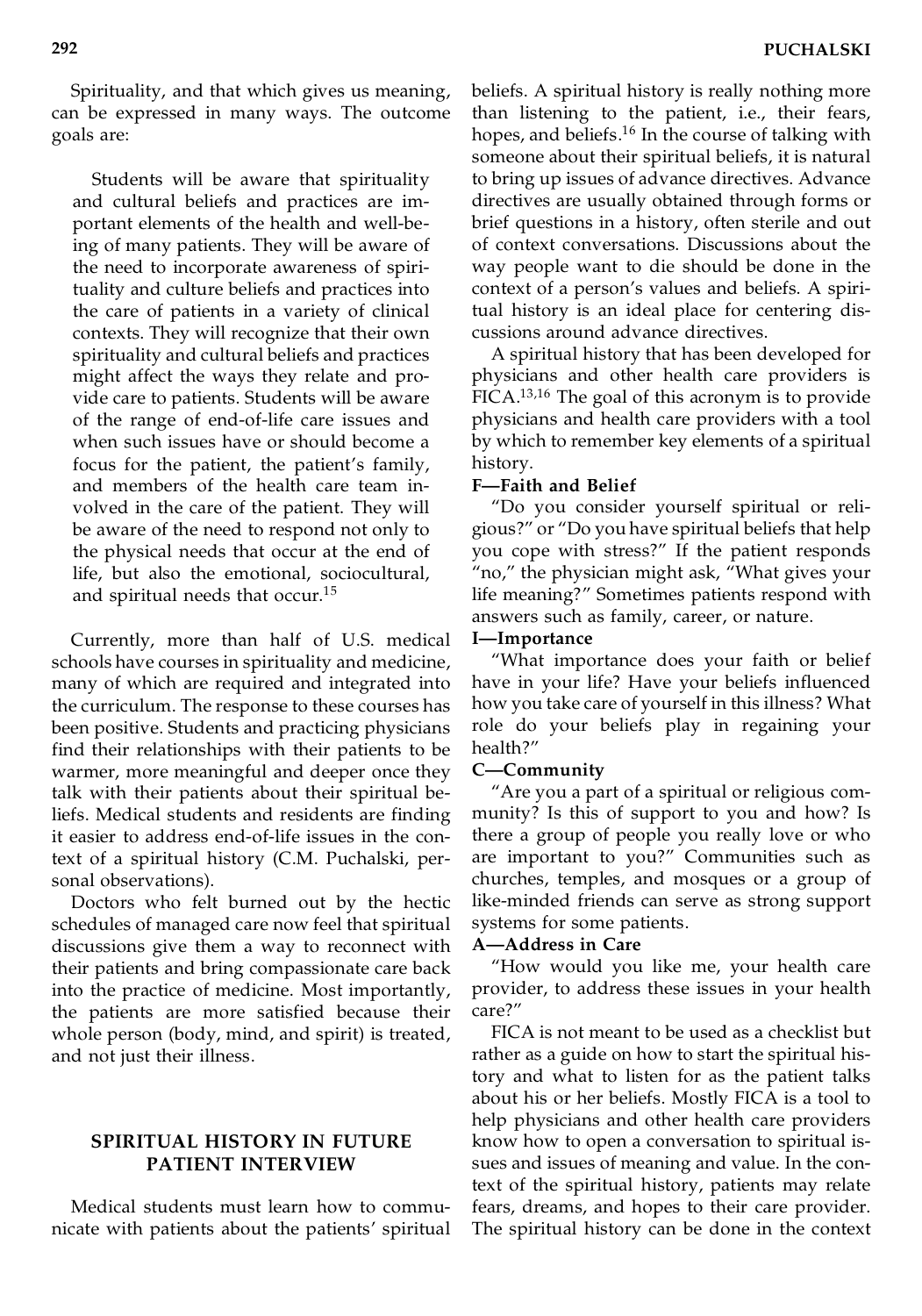of a routine history or at any time in the patient interview. The spiritual history is patient-centered, therefore one should always respect patient's wishes and understand appropriate boundaries. Physicians and other health care providers need to respect patients' privacy re garding matters of spirituality and religion and should avoid imposing their own beliefs onto the patient.<sup>17</sup>

The following case is an example of how FICA can be used. It is based on an encounter with one of my patients who eventually died of metastatic malignant melanoma. An Episcopalian, her reli gious beliefs were central to her life and the way she became peaceful with dying. During her last hospitalization, the residents caring for her were apprehensive about discussing advance directives and dying. However, during the spiritual history, the patient told the residents how her religious beliefs helped her come to terms with dying and how she was ready to die naturally. She handed them her living will. She also asked that her church members be allowed to visit her often. She later told me that being asked about her beliefs helped her feel respected and valued by the residents. She felt that she could trust them even more. The residents told me that once they asked a spiritual history, the nature of the inter action between themselves and this patient was changed. One resident said that it felt "more nat ural, more comfortable, warmer and more hon est." The lessons learned from this story is sup ported by a research survey at the University of Pennsylvania: 65% of patients in a pulmonary outpatient clinic noted that a physician's inquiry about spiritual beliefs would strengthen their trust in their physician.<sup>18</sup>

## **SUMMARY**

It should be the obligation of all physicians to respond to, as well as attempt to relieve, all suffering if possible. Therefore, physicians and other caregivers should communicate with their patients about their patients' spirituality and the way their patients cope with suffering. We should have systems of care that allow people to die in peace, to die the way they want to, to be able to engage in those activities that bring peace to them: prayer, meditation, listening to music, art, writing a journal, sacred ritual, and relationships with others. Our systems of care should be inter-

disciplinary: physicians, nurses, social workers, chaplains, and other spiritual care providers all working together to provide spiritual and holistic care for our patients.

Our culture, as a whole, needs to look at dying differently from the way it currently does. We need to see dying not as a medical problem but as a natural part of life that can be meaningful and peaceful. We can broaden and perhaps even enhance our lives now by knowing that one day we will die. By thinking about our mortality early in life, we will not be caught off guard and pres sured by the dilemmas of choices at the end of life. We will have had a chance to think about some of those choices sooner and to come to peace with our mortality. This is where religious organizations can be particularly helpful. They can facilitate our discussions of dying and what death means to us. They can educate their mem bers about the importance of preparing them selves for the choices, both spiritual and medical, that need to be made near the end of life. We, the interdisciplinary care team, can jointly assist the dying person come to peace in life's last mo ments.

All of us, whether actively dying or helping care for the dying, have one thing in common: we all will die. The personal transformation that is often seen in patients as they face death can also occur in all of our lives. By facing our inevitable death we can ask ourselves the same questions that dying patients face: what gives meaning and purpose to our lives, who am I at my deepest core, and what are the important things I want to do in my life.

Wayne Muller has written:

There are times in all our lives when we are forced to reach deep into ourselves to feel the truth of our real nature. For each of us there comes a moment when we can no longer live our lives by accident. Life throws us into questions that some of us refuse to ask until we are confronted by death or some tragedy in our lives. What do I know to be most deeply true? What do I love, and have I loved well? Who do I believe myself to be and what have I placed on the center of the altar of my life? Where do I belong? What will people find in the ashes of my in carnation when it is over? How shall I live my life knowing that I will die? And what is my gift to the family of earth? 19